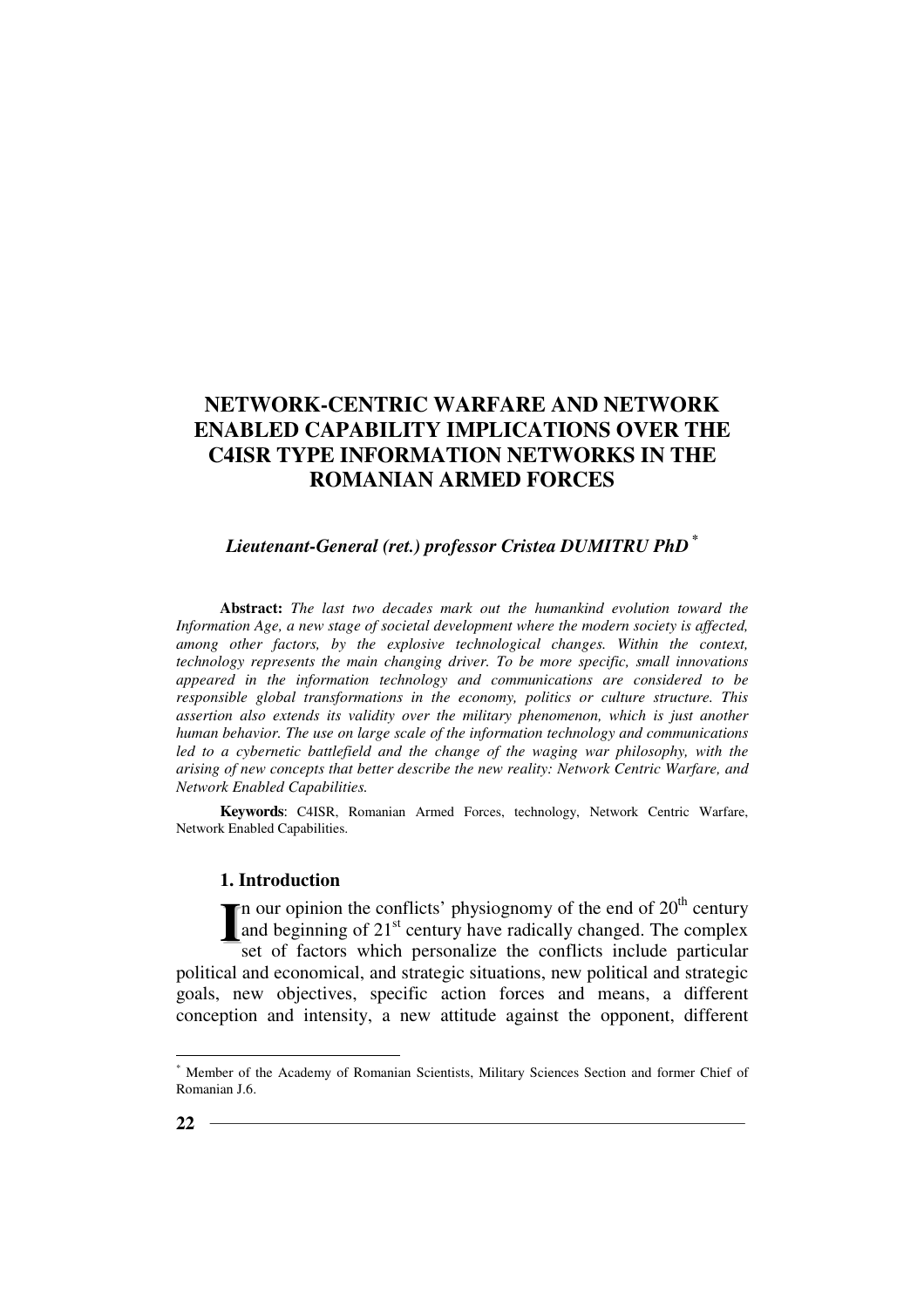action spaces, a comprehensive variety of dominant action types, and ever more sophisticated and unexpected ways of violence outburst. The world of these conflicts is a world of the asymmetric confrontations.

Out of the main features of the actual and future military conflicts it is worth to mention the following<sup>1</sup>:

- Complex causal that results from the existing incompatibilities between dictatorial political or autocrat systems and democratic ones;

- Distinct fingerprint of the new military conflicts determined by the immense disparity between the rich world and the poor world, between the civilization of the high technology and the traditional civilizations, diversified, with ancestral values, customs and traditions;

- The technological effect given by the different technological development;

- Different conflict intensity, from extreme violence of the terrorist attacks to domination or imposition of a certain conduct;

- Continuous Nuclear, Radiological, Bacteriological and Chemical threat;

- Dissymmetry and asymmetry;

- Ubiquity of the action – reaction binomial;

- Prevention and the primitive character or repression;

- The new terrorism antiterrorism binomial implication;
- The mosaic character;

- Unpredictability.

These features could be supplemented with other ones like flexibility and confusion, the indirect character, the political and religious extremism etc.

War typology is extremely diverse, but when we refer to the conflict dimension we should only take into account three types of war, namely the asymmetric warfare, the cognitive warfare and the high technology and information based warfare (network-centric warfare).

The essential principles of the Information Age warfare are:

- Information superiority;

- Common access to a high quality system of information;

 $\frac{1}{1}$  Cf. Frunzeti, T., Mureşan, M., Văduva , Gh., *Război şi haos*, Editura Centrului Tehnic - Editorial al Armatei, Bucureşti, 2009, pp.27-29.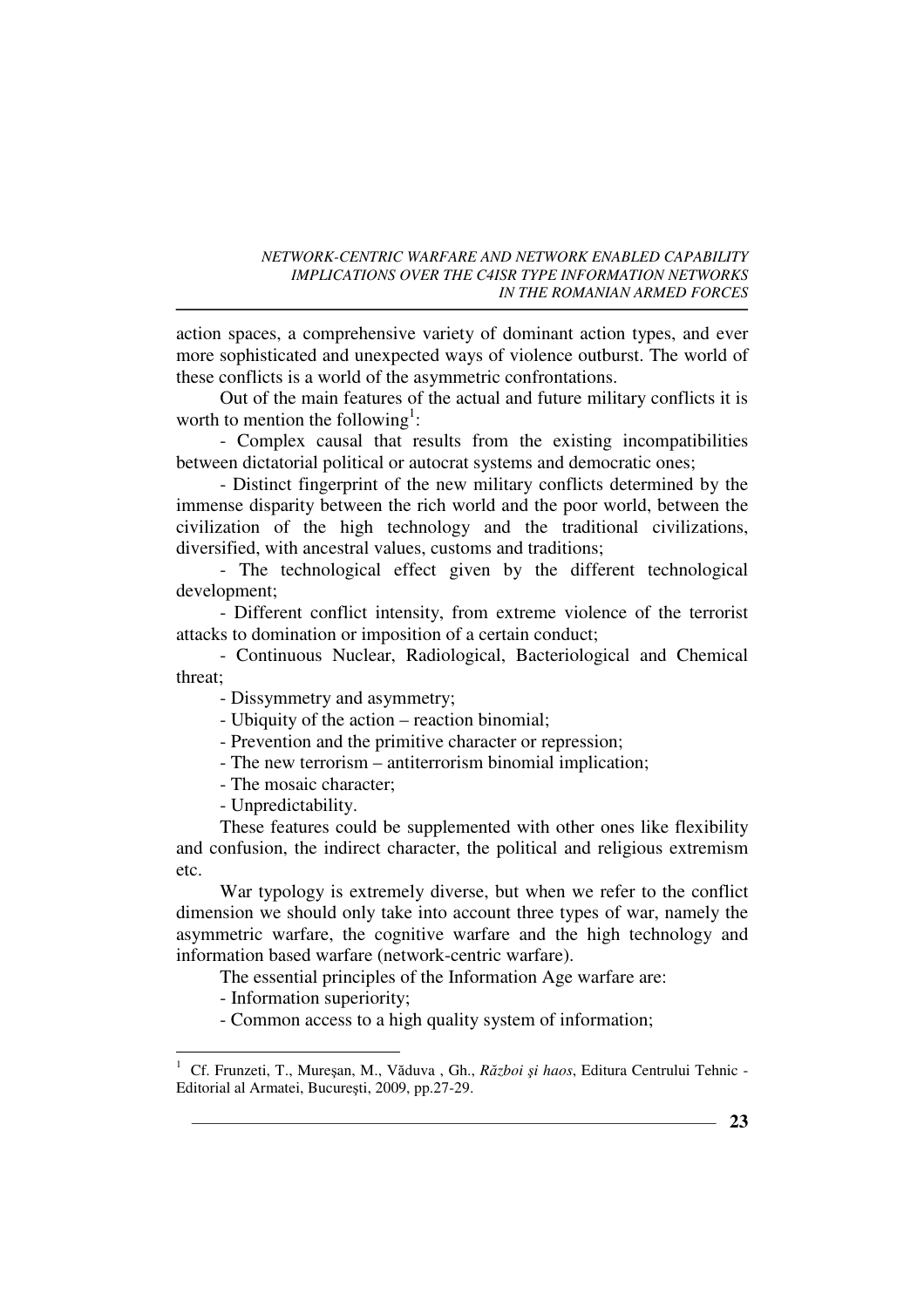- Dynamic self-synchronization – to increase the freedom of the small operational structures;

- Dispersed forces and discontinuous operations;

- Flexible forces – easy transfer from massing forces approach to the effect based approach;

- Large scale use of sensors ensures a superior level of information;

- Compressed levels of warfare and operations drives prevalently to joint operations;

- High speed of the command procedures;

- Full spectrum dominance – the ability of forces, operating unilaterally or in combination with multinational partners to defeat any adversary and control any situation across the full range of military operations<sup>2</sup>.

Information operations represent the integrated use of the electronic warfare actions, psychological operations, deceiving, security of operations, command and control operations, "information supremacy" operations, psychological actions, hackers' actions, economic information actions and virtual space  $\arctan^3$ :

- Command and control operations – neutralize the command and the command-control systems of the adversary. These operations integrate the psychological operations, deceiving, security of the operations, electronic warfare and the actions of physical destruction;

- "Information supremacy" operations – projection, protection, and annihilation of the systems which contain enough information to dominate a conflict space;

- Electronic operations – equipments employed to reconnoiter, neutralize, and destroy the electronic systems that generates or conveys information, as well as cryptographic techniques;

- Psychological operations – information is used to modify the attitudes or options of partners, neutrals or enemies;

<sup>&</sup>lt;sup>2</sup> Cf. *Joint Vision 2020*, Department of Defence, Washington D.C., 2000, p. 4

<sup>&</sup>lt;sup>3</sup> Cf. Topor, S., Războiul informațional, Editura Universității Naționale de Apărare, Bucureşti, 2005, pp. 25-27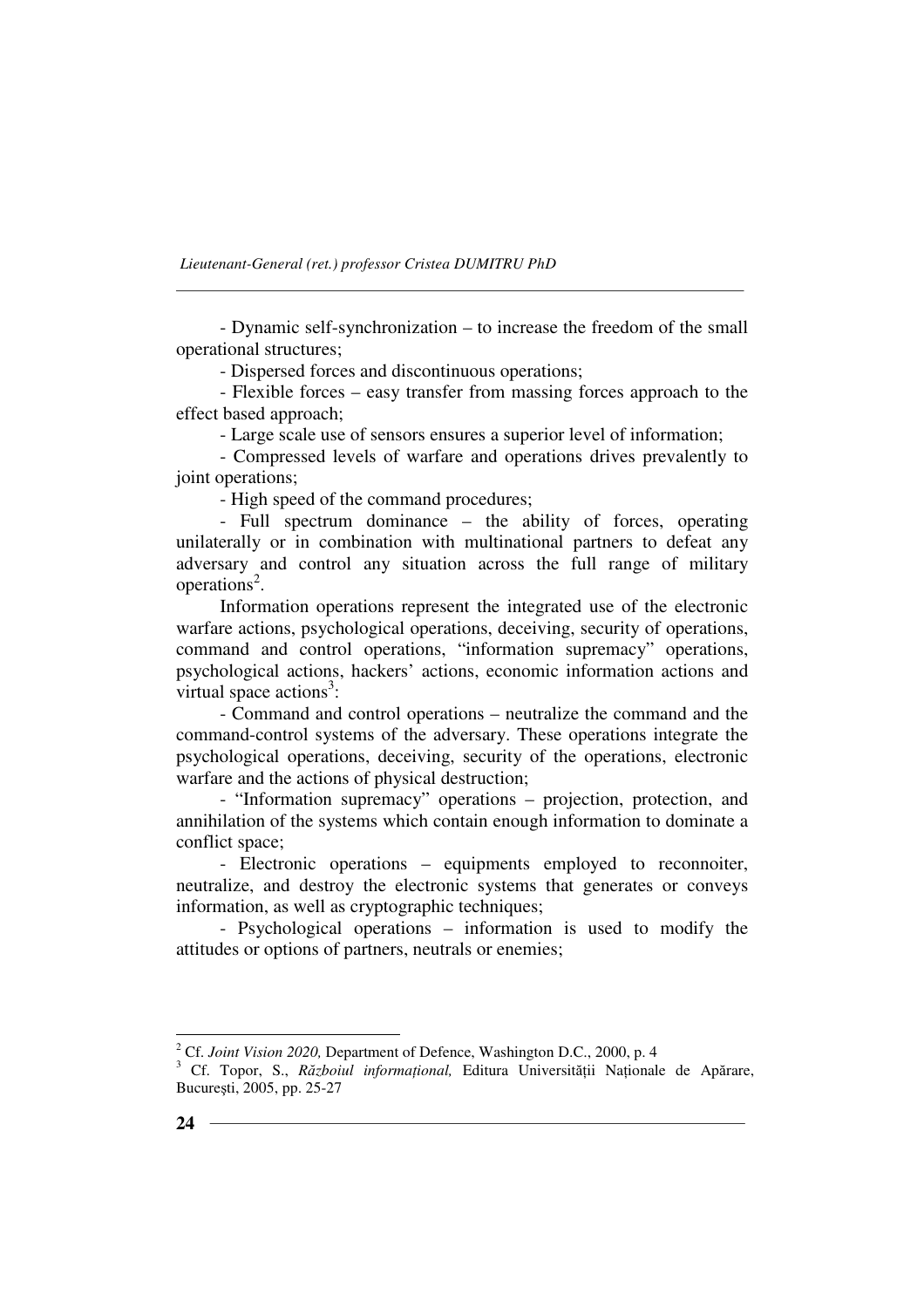- Hackers' actions (software piracy) – computers and communications networks are the target of the active and passive attacks with disruptive and destructive software;

- Economic information actions – blocking or acquiring information in order to gain economic supremacy;

- Virtual combat space actions – fundamental and technological research of the war games and futuristic scenarios.

Offensive information operations are intended to neutralize the information systems and actions of the adversaries, while the defensive information operations are designed to defend the own elements against the similar offensive operations of the opponents.

One of the modern ways to conduct combat operations is the Network-Centric Warfare (NCW). It is a relatively new concept of technological and information vanguard, with global scope, easy to be accessed only by entities endowed with performing information and analysis systems, up-to-date advanced technologies, modern information technology and communications, and the technical support structures needed.

From the perspective of conflict dimension, network-centric warfare could be perceived from at least three points of view:

- Theatre warfare representing a confrontation between two or more armed entities, in a well defined theatre of operations as geographical area and philosophy of the real actions;

- War extended in other areas than those specific to the armed combat, like cyber space, media, economical and financial dimensions;

- War in the theatre of concepts, which has as goal the knowledge dominance, with a scientific foundation of some systems of action and reaction allowing the intelligent and efficient use of existing forces and means, together with the innovation of new ones, more performing, and more difficult to be identified and discovered.

The concept and employment of NCW belong to the nations that possess high level of technology, and developed information technology and communications, especially United States of America, the only nation who successfully used them in a direct military confrontation, in Iraq.

The NCW concept provides six essential capabilities<sup>4</sup>:

 $\frac{1}{4}$ Cf. Frunzeti, T., Mureşan, M., Văduva , Gh., *Război şi haos*, pp.35-36.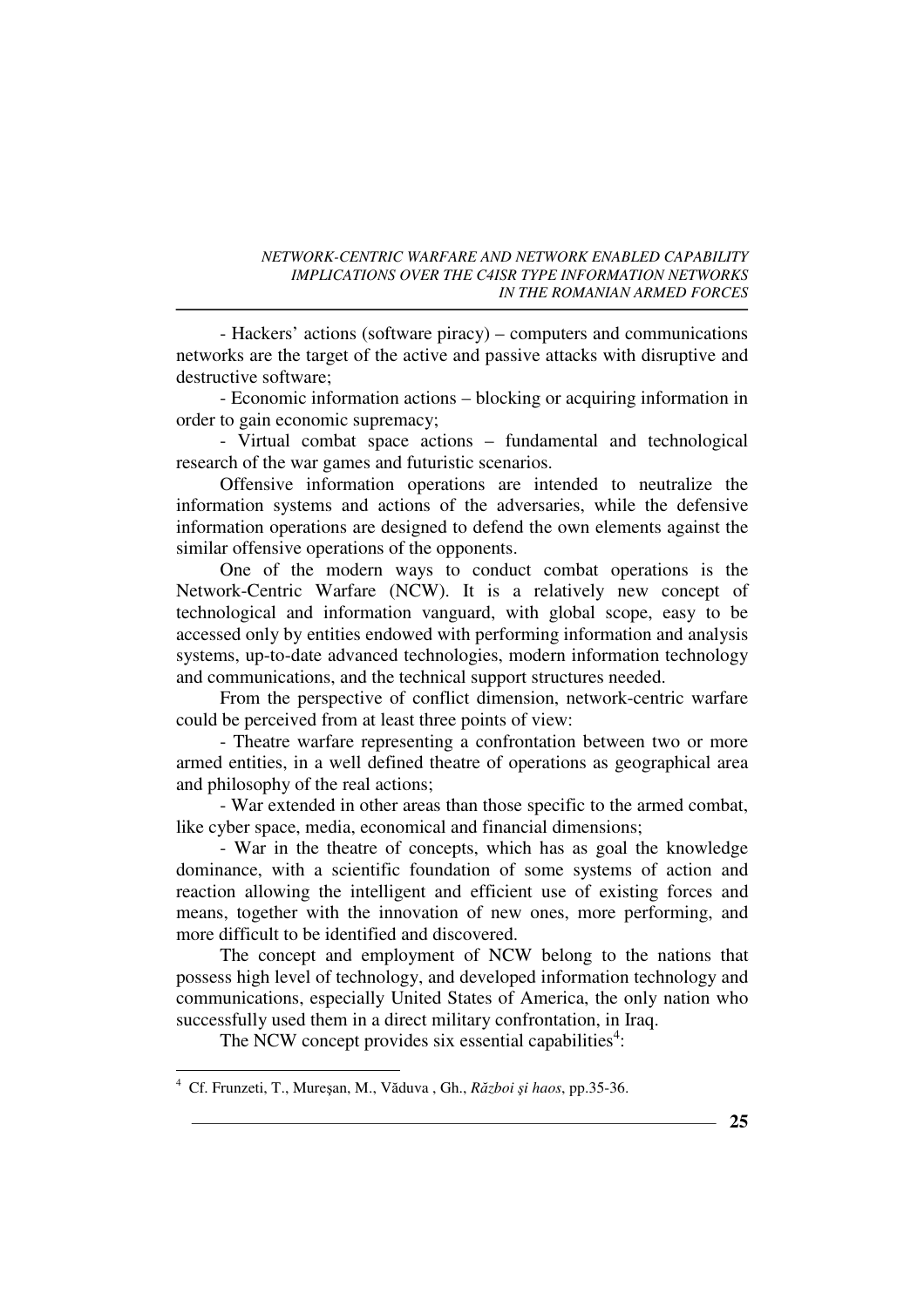- Real and virtual networks equipped with C4ISR (similar) systems;
- Relational databases;
- Rapid, flexible, expeditionary and interoperable forces;
- Interconnected weapon systems;
- Projection of forces and means;
- Networked logistics.

Even during the war in Iraq NCW proved its effectiveness, it still has some limits in the post-war operations. Under these circumstances, although NCW is likely to dominate the combat space (generally, the armed confrontations), it is not at anybody's hand. According to all probabilities, NCW will not succeed, at least for the first two decades of the  $21<sup>st</sup>$  century, to provide all the proprieties it has been created for, unless the combat environment has a high level of certainty dynamic, thus a disproportioned warfare. NCW is not a chaotic warfare, but one that has a rapid development and a predictable end, and that could produce chaos, since the disproportionality brings quite serious problems in the immediate dynamic of the political, economical, social, information, and military situation.

### **1.Employment of the C4ISR Systems in the New Operational Concepts: Network-Centric Warfare and NATO Network Enabled Capability**

The concept of NCW describes the combination of emerging tactics, techniques and procedures that a networked force can employ to create a decisive warfighting advantage<sup>5</sup>. Although this concept is strictly related to the reality of American military forces, its evolution – NATO Network Enabled Capability (NEC) – extended the theory over entire North Atlantic Treaty Organization. NEC is the cognitive and technical ability of the Alliance to conduct different components of the operational environment, from the strategic level, including NATO Command, to below at the tactical level, using a unique integrated network information infrastructure<sup>6</sup>.

The purpose of the employment of new concepts like NCW and NATO NEC in planning, organization and warfighting is providing all leaders from every subordinated level with near real time information

 $\overline{a}$ 

<sup>5</sup>Cf. Garstka, J.J., *Network Centric Warfare Offers Warfighting Advantage*, Signal Magazine, USA, May 2003.

<sup>6</sup>*NNEC Vision and Concept,* MCM-0032-2006, Allied Command Transformation, Norfolk, Virginia, USA, 2006, p.2.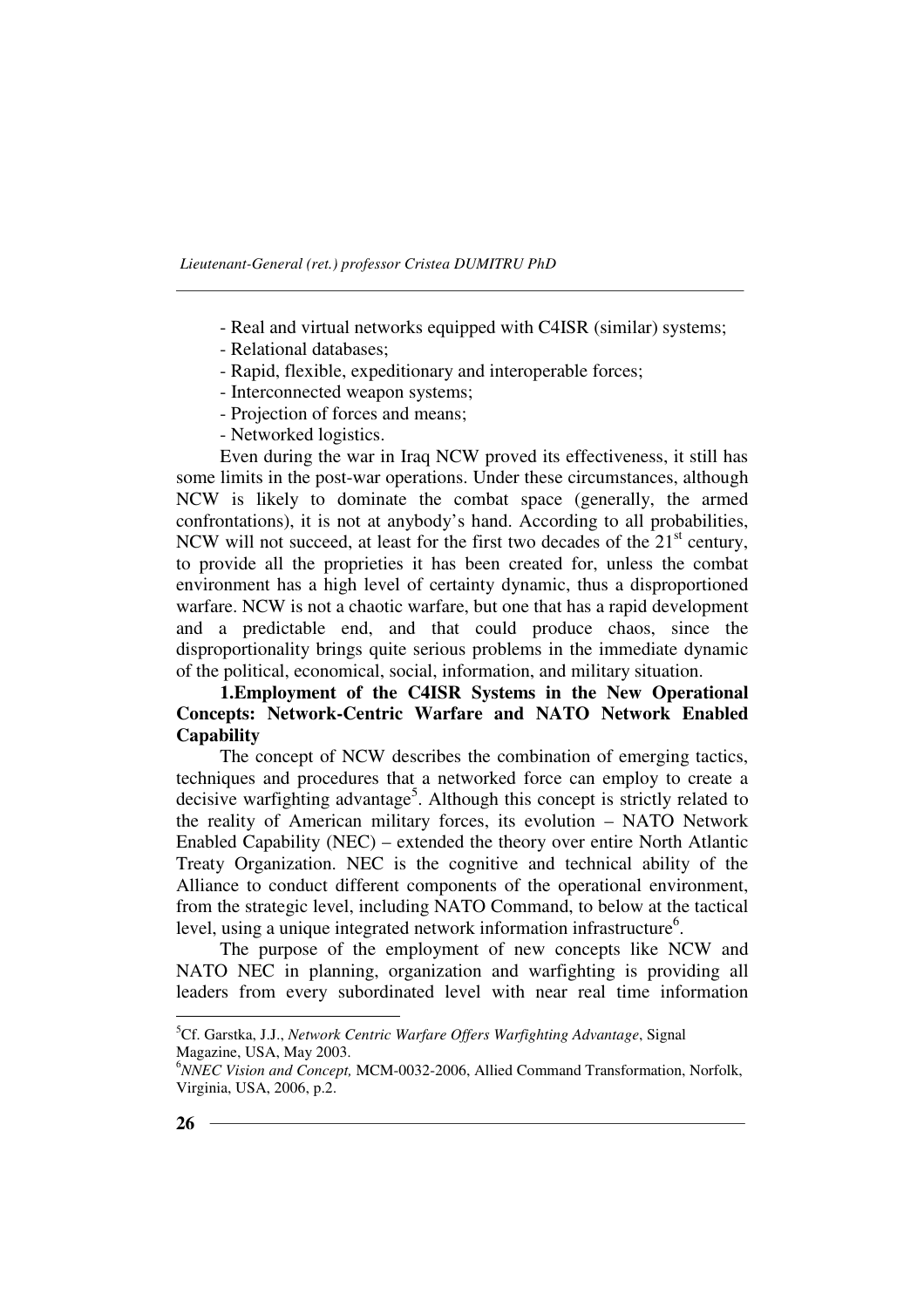necessary to understand the tactical situation and to act according to commander's intent. This increased capacity of command generates new operational challenges. While the subordinates have broader access to the tactical situation, high level commanders have access to very detailed tactical plans. The high level commanders should resist the temptation to conduct minor military actions at the subordinates' level, because their intention could reduce the benefits of the modern information systems and could also alter the level of understanding of the situation they support. As a result, it is necessary to promote strong leaders at every level, and to build troops' confidence and cohesion on complex and combined systems and equipments C4ISR type, brought in practice by realistic training, drills and field exercises.

A robust force strongly connected in network improves the information exchange, cooperation, quality of information, and the situational awareness that generates a significant growth of the mission efficiency. It is practically proved that information networks have a positive impact on the combat power, synchronization of the staff personnel and decision makers on the battlefield, casualties cut, amplification of the force agility and operational tempo.

The new sensors, extended connectivity and new information systems substantially concur to the efficiency of the troops' combat actions. Information distribution increased the situational awareness with the direct improvement of the perception of battlefield environmental elements, and growth of both maneuver speed and fire precision. Extended connection enables troops to conduct combat actions on larger distances and spaces than in the past. Information availability and reliability allow a quick reorganization of the tasks and a full integration of the military units new entered in the theatre of operations. The networks level of development determines a synchronization and correlation in time and purpose of the dispersed troops.

Command of a robustly networked force improves information sharing collaboration, quality of information, and shared situational awareness resulting in dramatically increased mission effectiveness. The networked information have impact on the application of combat power, battlespace synchronization, decision-makers and staffs, lethality and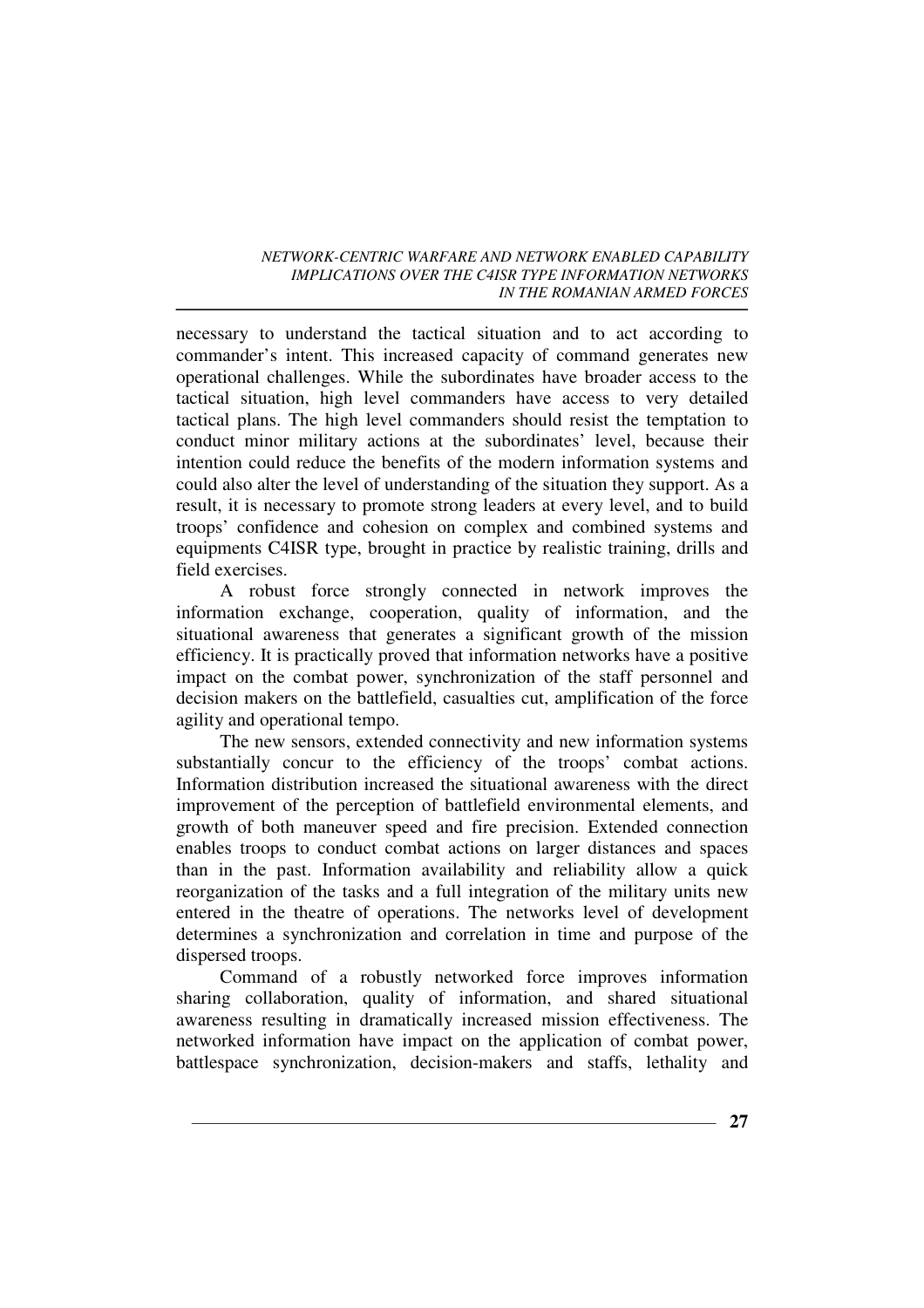survivability, force agility, and operational tempo<sup>7</sup>. Figure 1 presents this process in detail within the network enabled organizational context.



*Figure 1. Command of the networked forces* 

Presently, there is a trend for the extended use of the information technology and communications in defense systems in order to develop operational capabilities at minimum costs. In the most of the situations, the main intention is oriented toward the network working, namely making networks of sources, information, executors, commanders etc. This development has the advantage of the use of the great evolutions in the information technology and communications field. Concepts like NCW and NATO NEC are designed to develop and extend important capabilities as: information collection, processing and dissemination; decision quality and command efficiency; cooperation between different structures and between different levels of the same structure; flexible use of the military units and

 $\overline{a}$ 

<sup>7</sup>Cf. Cammomns, D, Tisserand, J.B, Williams, D.E., Seize, A., Lindsay, D., *Network*  Centric Warfare Case Study, Volume *I*- Operations, V Corps and the 3<sup>rd</sup> Infantry Division (Mechanized), 2003, p. 13.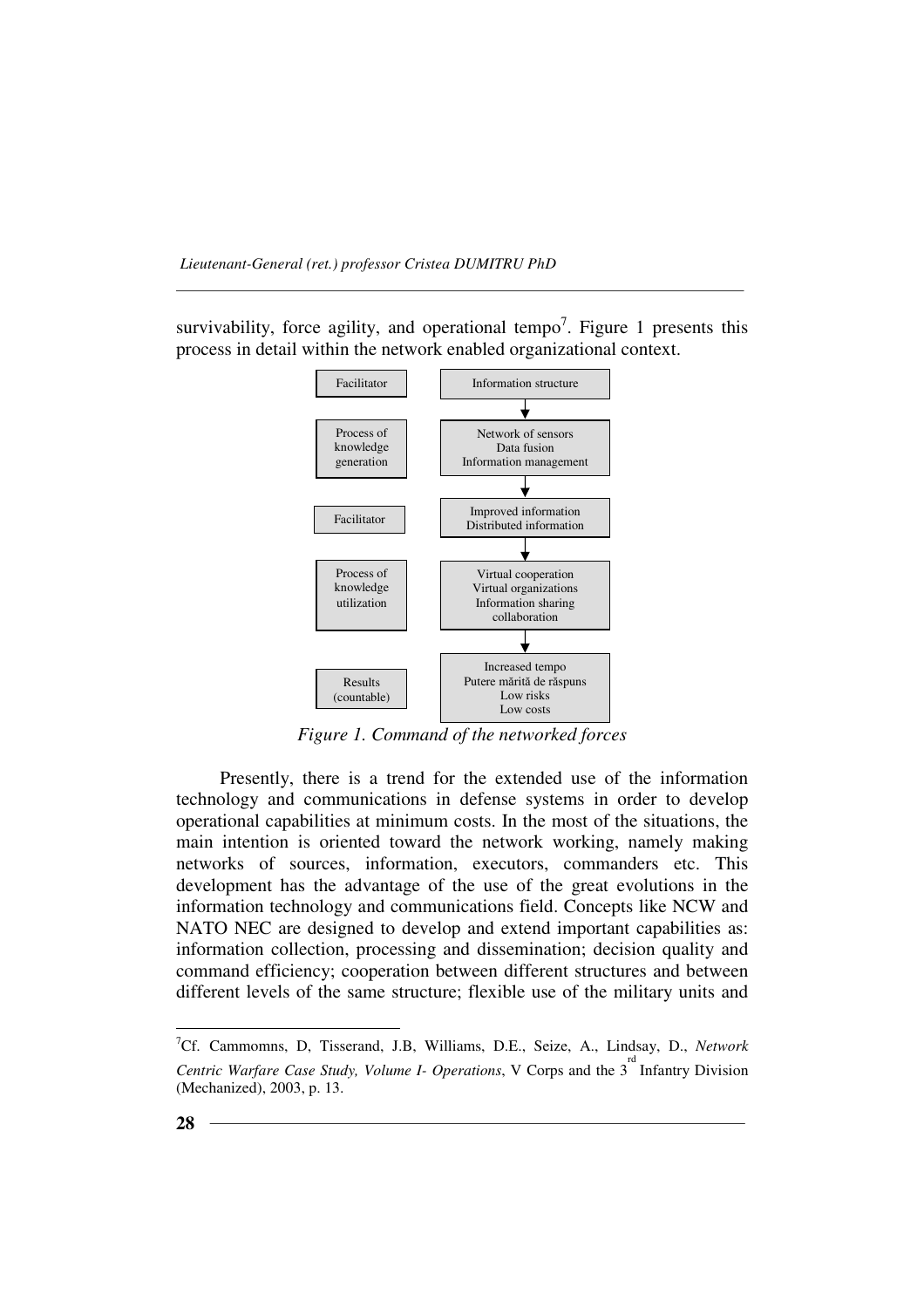defense systems<sup>8</sup>. These new concepts impose enhanced methods or even new methods of conducting the operations. Introducing new capabilities could drive to deep transformations in defense organization, both from the point of view of technical system exploitation, and troop tactics and specific training. Concept development concurs, as well with the efforts of adaptation to the global strategic and political environment established after the Cold War age, with its particular fragmented and sometimes unclear security threats. One of the main elements demanded by the NCW and NATO NEC concepts is achieving the interoperability. Interoperability is a procedure used to strengthen equally the efficiency and effectiveness of the combined or joint forces, and the required capabilities for the whole operations range of the Alliance. Interoperability is an essential facilitator and an important force multiplier<sup>9</sup>.

Several operational scenarios for operations or crisis management could be conceived in order to better understand the missions assigned to the C4ISR systems, and to observe major information needs and requirements. Information requirements include data, communications, capabilities, and cooperation tools that facilitate the success in any scenario. The relationships between operational scenarios and information requirements assigned to the C4ISR systems could be represented like in Figure  $2^{10}$ .

 $\overline{a}$ 8Cf. Timofte, G., Vasile, R.V., *Directiile de evolutie a sistemelor C4ISR impuse de cerintele* rezultate din conflictele militare contemporane, Sesiunea de comunicări știintifice "Strategii XXI", Universitatea Natională de Apărare "Carol I", București, 2008, p.2.

<sup>9</sup>  *Enhancing Inteoperability,* Executive Working Group*,* Brussels, 2008, p.1-1.

<sup>10</sup>*Defense Science Board, Summer Study on Information Management for Net-Centric Operations*, *Vol. II*, The Office of the Under Secretary of Defense for Acquisition, Technology and Logistics, Washington, D.C., 2006, p.10.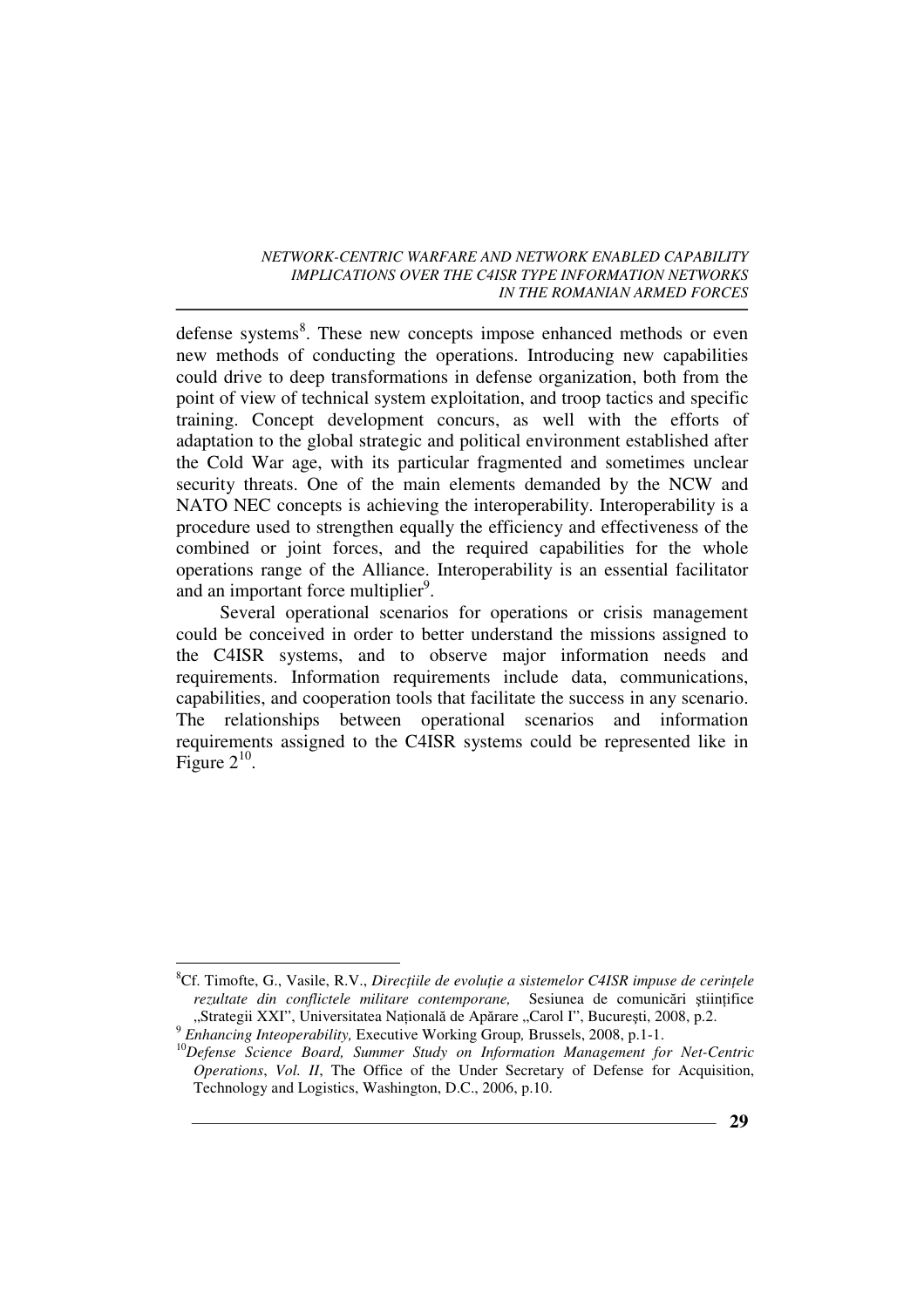

*Figure 2. The relationships between operational scenarios and information requirements* 

Even after the scenarios assessment a certain common line could be observed, these demand some particular information requirements out of which eventually resulting three specific areas or domains, as follows: information management (IM); command and control information capability (C2); information surveillance and reconnaissance (ISR). Taken as a whole, the three combined domains form out a so called information capability for combat/operation.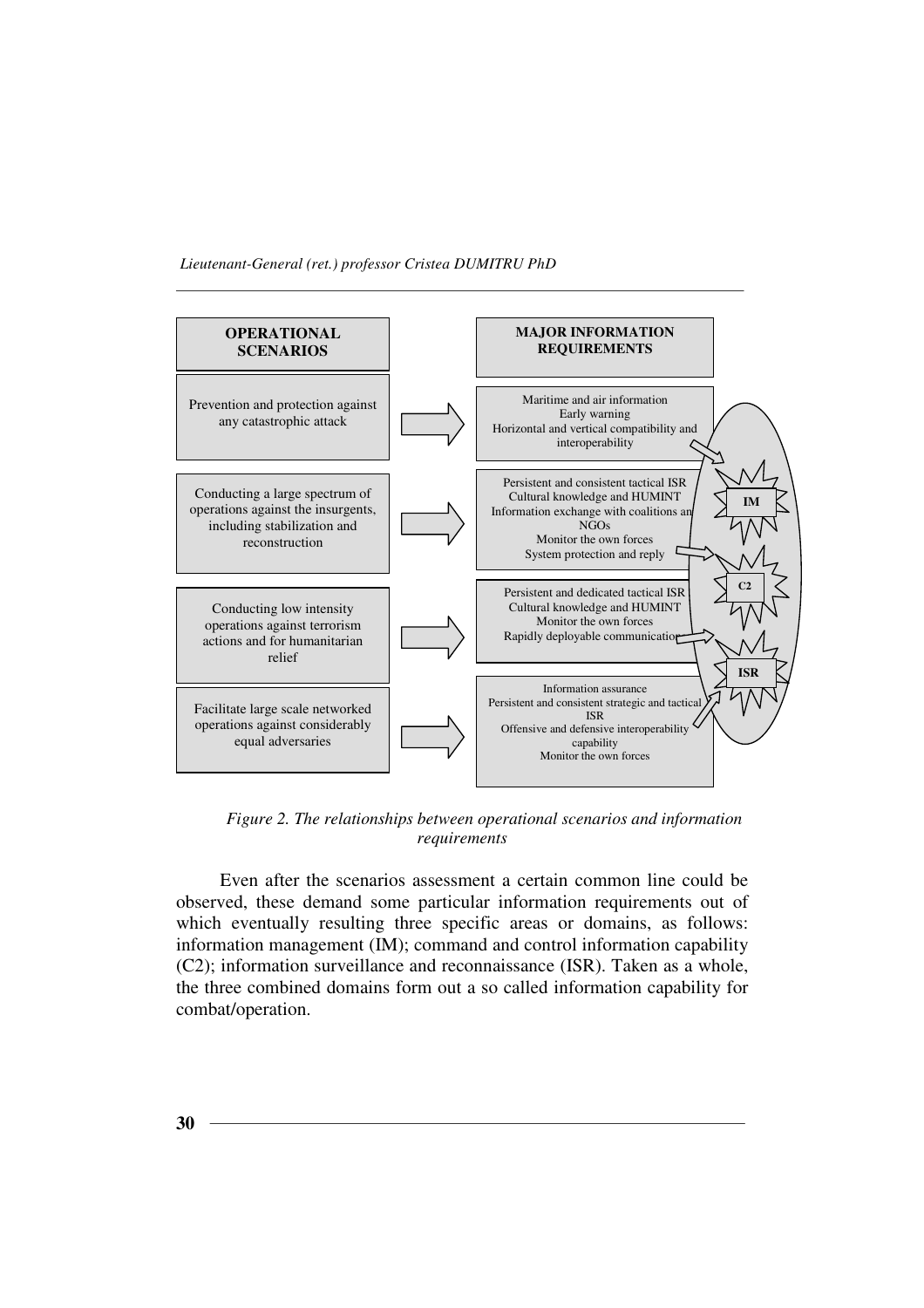## **2.NCW and NATO NEC Implications Over C4ISR Type Information Networks**

Military operations of the  $21<sup>st</sup>$  century are characterized by a continuous growth of complexity due allied effort to accomplish the objectives, and to the interlace nature of strategic, operational, and tactical levels, as well as because of the mixture of military and civilian objective. Increasingly more, military commanders face the problem regarding the conciliation of conducting traditional military operations with overall mission objectives, and national policy.

The globalization, technological developments and transition pace to the Information Age deeply affects political, social and security environments, including NATO's ability to answer to the new threats, demanding new deterrence, warning, and prevention strategies against terrorist attacks, with amendments in proper application of the military and civilian powers, within the effects based operations.

This kind of arguments determines the transformation of the Alliance and its members alike by enhancing the decision processes based on information superiority and NEC. This approach aims a deeper integration of political and military tools, adoption of new methods and organizational institutions able to generate rapid and decisive results at the tactical, operational and strategic levels, outside the traditional areas of responsibility. Resizing the decision making process, based on information superiority and implementation of the NCW and NATO NEC concepts represents essential parts of the armed forces transformation, with a decisive role set aside to information systems. General framework of the Alliance transformation is presented in Figure 3.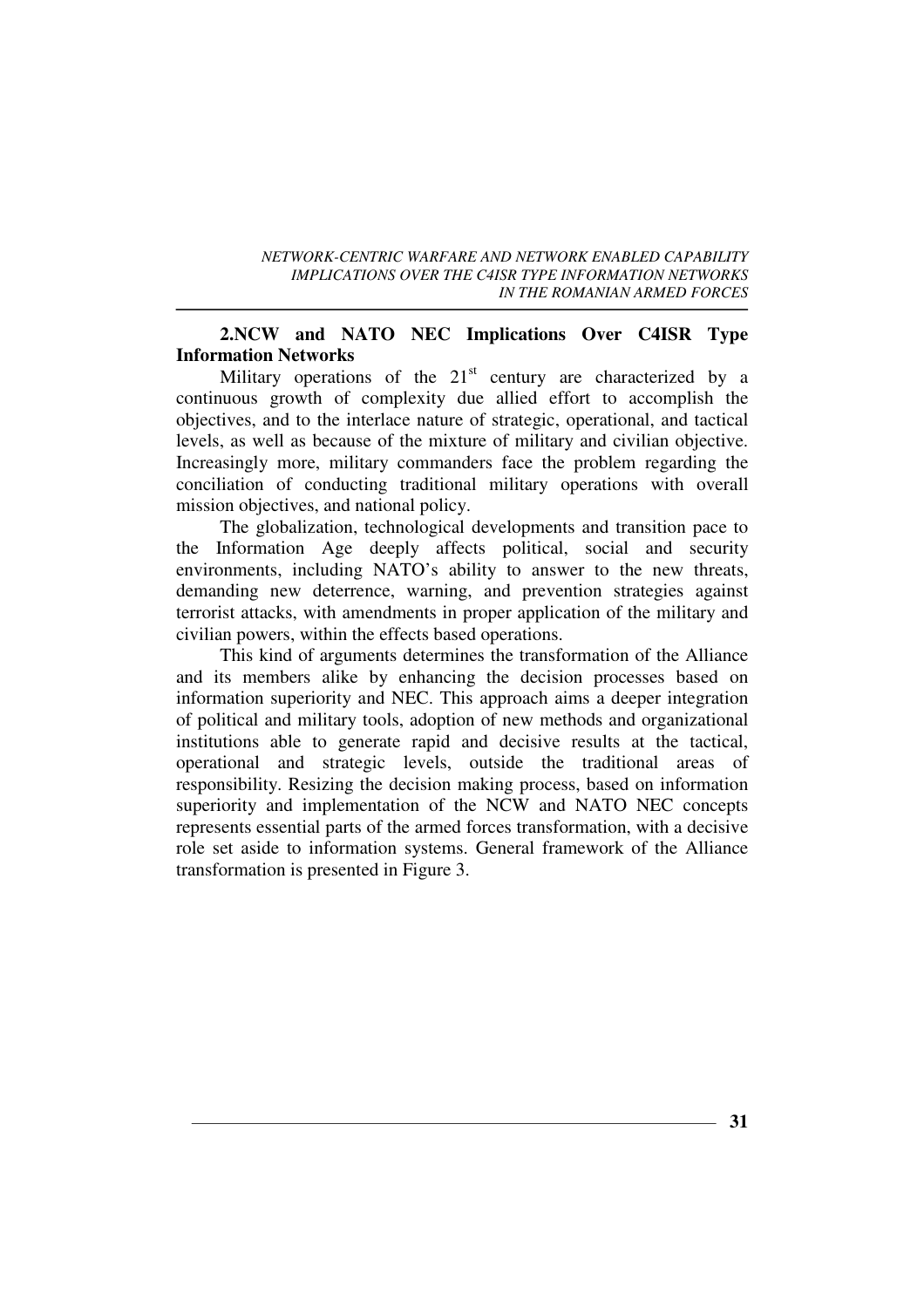

*Figure 3*. General framework of the Alliance transformation

This purpose is ensured in the military by developing the potential of the C4ISR systems that rationally encompasses the elements involved in the sensors interconnection (sources of information), performers/weapon systems (operational elements) and decision makers, together making possible the development of networking and effects based operational capabilities<sup>11</sup>. Providing information assurance, with direct influence on combat power and mission efficiency, drives the optimization of the deployment and support of joint forces.

The future combat space will include elements of the strategic

 $\overline{a}$ <sup>11</sup>*NATO Network Enabled Capability Feasibility Study*, *v 2.0, Executive Summary,* NC3A, Brussels, 2005, p.7.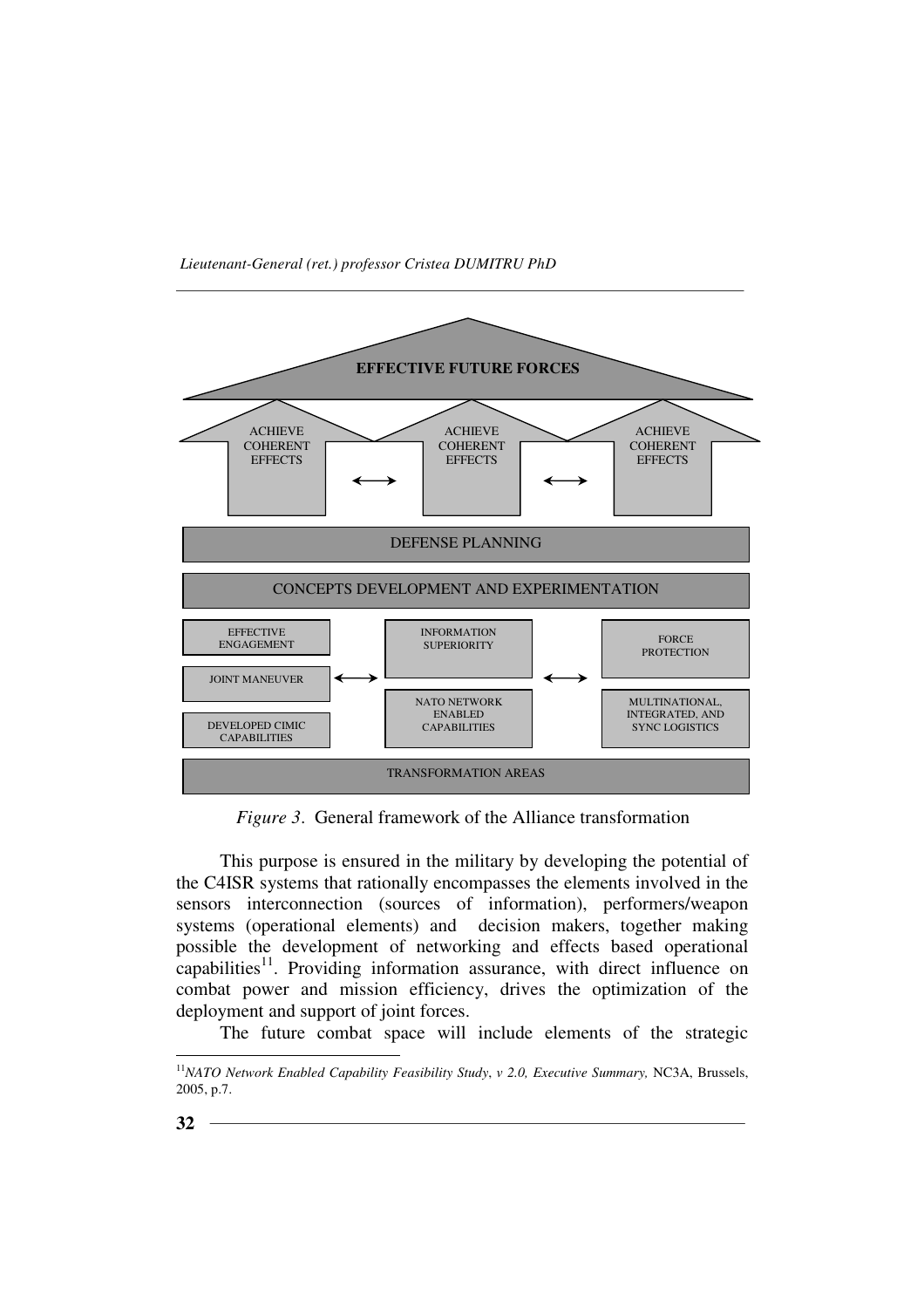concepts of NCW and NATO NEC that first will transform information in power factor and increase react capacity and precision of force commitment, and secondly will quickly include all the conceptual and technological innovations from the military. It is important to emphasize the fact that if the new millennium conflicts will be conducted mainly in a coalition or alliance environment, then the most difficult obstacle is represented by the removal of the technological gap between the participant states.

The concept framework of NCW and NATO NEC and the way it is conceived the integration of data collecting capabilities, decision making, and transmitting the decision to the operational elements is synthetically presented in Figure 4.



*Figure 4. The concept framework of NCW and NATO NEC*

The integration of these dimensions (elements) allow NATO structures and NATO nations to create a common picture of the battle space and consequently to enhance its level of situation awareness and the effectiveness of the common actions. The principle of making the common operational picture is shown in Figure 5.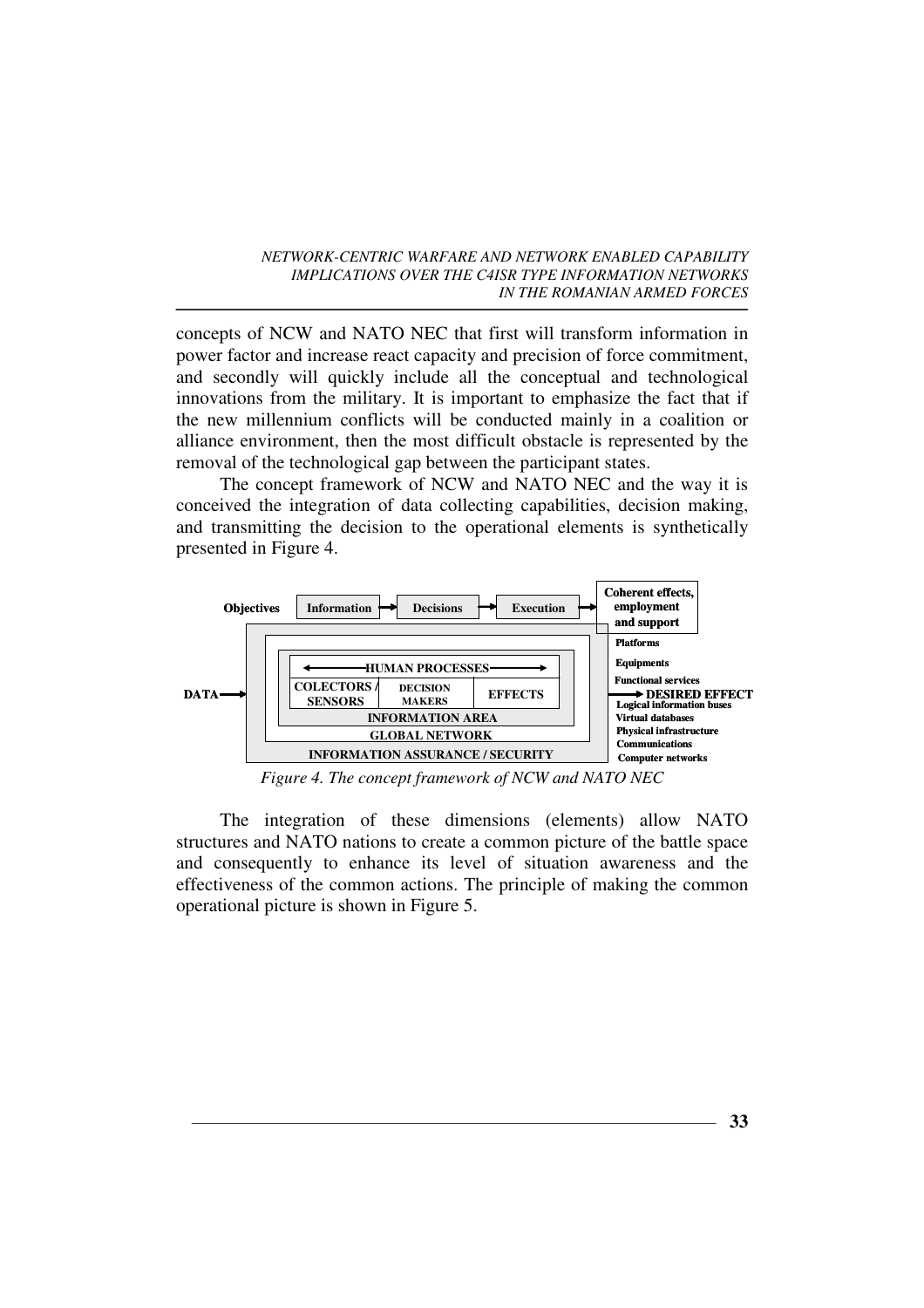

*Figure 5. The principle of making the common operational picture* 

Concepts like NCW and NATO NEC will allow troops to be able to action within their structures or a coalition of forces in a way that should be redefined to match the actual concepts regarding the military operations and architecture of the information systems. Conducting the forces demands integrated C4ISR systems at every echelon. Under the conditions of particular dynamism of the military actions and positions fluidity, the C4ISR systems have to ensure a full cover with leadership alternatives of the entire area of responsibility, real time command and control of the available forces and means, as well as efficient logistic support. The implementation of the NCW and NATO NEC concept is seen as a force multiplier, a generator of the information and decisional superiority, empowering a substantial growth of the missions' efficiency.

### **3.Assessment of the C4ISR Capabilities Development in the Romanian Armed Forces According to NATO NEC Environment**

At this moment, transformation is the most important observable fact in the military. This is a key word in NATO and in the same time in Romanian Armed Forces. Basically, transformation refers to:

- Reconsidering military operations nature, as well as doctrines, skills and assets.

- Influencing the C4ISR systems, with two general frameworks, namely Network Enabled Capability and Critical National Infrastructure.

The main purpose of the two frameworks is to obtain information superiority, which is one of the fundamental pillars of the NATO NEC concept.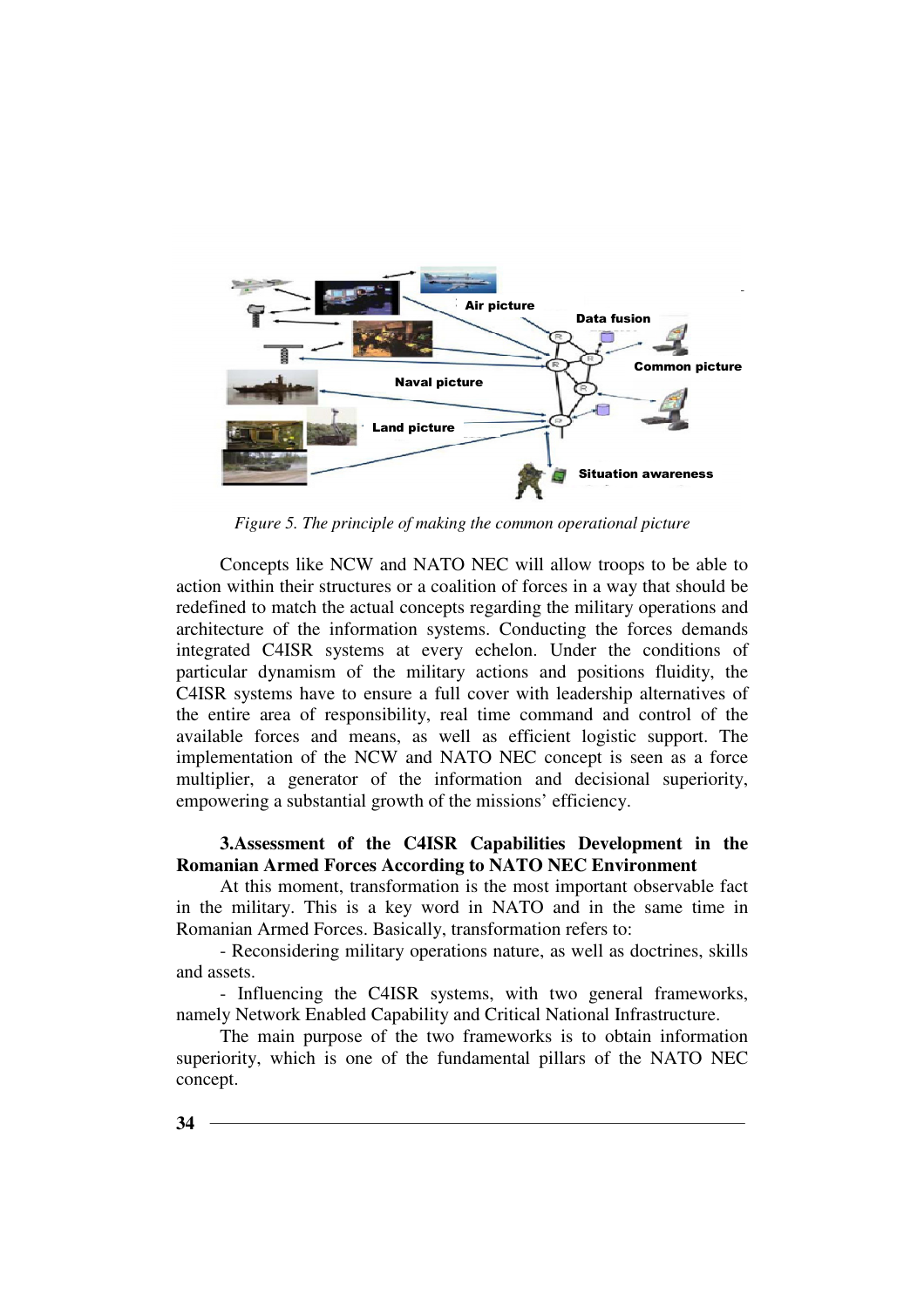Network Enabled Capability provides a better and faster support of the entire operations spectrum. Most important desired results are:

- Information and decision superiority (first objective of NATO NEC);

- Information coherence and overall users' interoperability;

- Increased awareness;
- Increased flexibility.

These results become possible only contained by a Networking and Information Infrastructure that brings together sensors, command and control centers, and effectors, regardless they are on land, sea or air.

In our opinion, basic criteria of NATO NEC are the following:

- Intelligent networks;

- Information management software included in network nodes;
- Distribution of broadband services;
- End-to-end Quality of Services;
- Security solutions evenly distributed in the entire system;
- Users' mobility.

The purpose of NATO NEC concept is to create intelligent networks able to have an operational contribution to information management and dissemination. This service requires information software management applications included in network nodes, implemented command and control, and administrative applications (Intranet), and widely use of graphic and imagery tools.

For these applications broadband services are needed. These services require real time data, that's to say multimedia service with guaranteed endto-end Quality-of-Service for streaming video, sensors management, effectors control etc.

This whole environment demands security solutions evenly distributed throughout the system, in order to serve different users communities (information security, registration and authentication of the users etc.).

And last but not least, NATO NEC concept requires the support of users' mobility, specific systems and technologies that extend voice, data and multimedia services to the fielded units, down to soldier level.

Taking into consideration the second mentioned framework it is important to emphasize that it started to be consistent after 9/11 having the following basic criteria:

- Proprietary or dedicated data flows;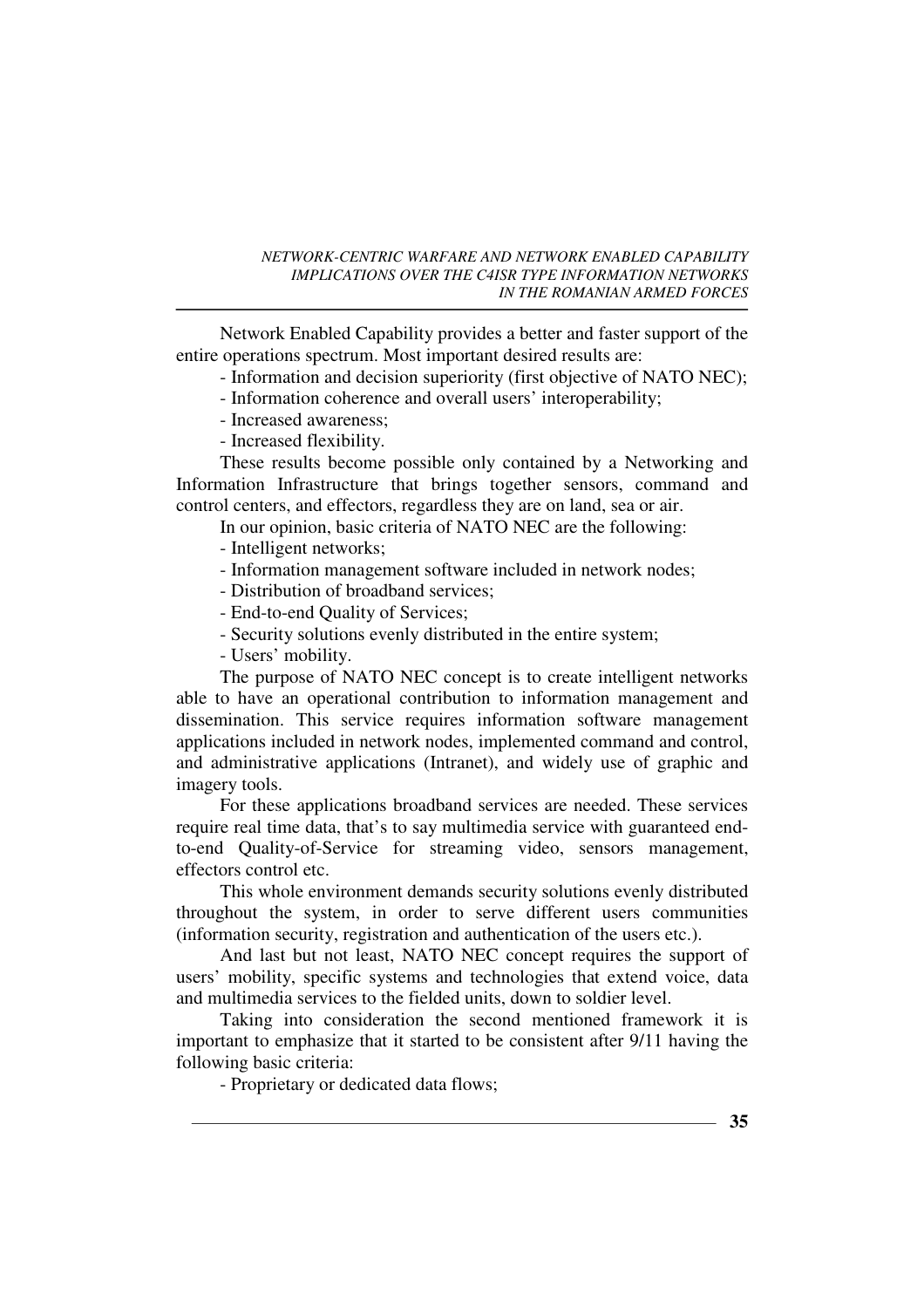- Network redundancy (grid systems) and different transmission media (radio relay, satellite, optic fiber);

- Automatic restoration of the users' connections through the mechanisms with Multiple Priority and Preemption;

- Operations System Support

- Use of online certified encryption equipments;

- Control systems of the access to the public systems.

Network Information Infrastructure is composed of strategic Network Information Infrastructure – National Military Communications Network; tactical Network Information Infrastructure; Functional Area Services, as well as users and missions.

The first implemented element and one of most importance is the Permanent Telecommunications Network. This represents the infrastructure of the National Military Communications Network.

The Strategic Radio Network is a single channel network based on performing radio equipments designed to provide communications capabilities for services' staffs and deployable large units or for generation regeneration forces on move, as well as a backup solution to the Permanent Telecommunications Network ensuring mainly data communications. In order to provide in some areas supplementary communications capabilities, there are deployable elements of the Permanent Telecommunications Network mounted on containers or special vehicles.

Each service (especially air forces and naval forces) can make their own specific sub networks.

To improve the performance of the Romanian National Defense Network, we consider an evolutionary strategy should be adopted. This strategy is basically founded on following stages:

- Assessment of existing systems;

- Projection of a national Overarching Architecture;

- Development of necessary Reference Architectures and Target Architectures;

- Roadmap for Target Architectures.

The stages already started to be approached according to the operational requirements and available funds.

Today, the Permanent Telecommunications Network represents the infrastructure of National Defense Network that is used by all the structures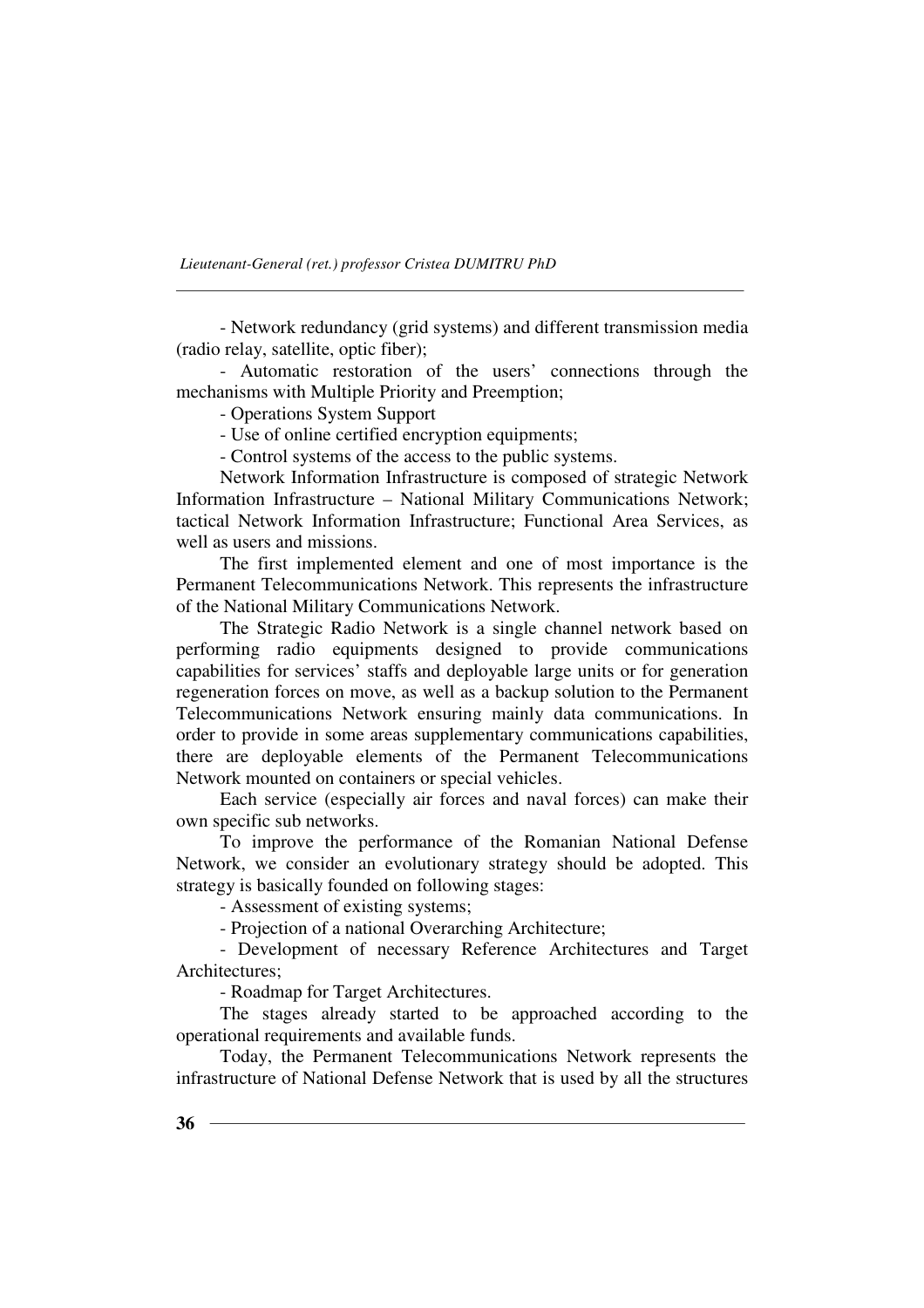of the Romanian Armed Forces. Over this communications system there were accomplished: the military INTRANET system (INTRAMAN), encrypted video-conference system, specific naval forces applications (ARGUS), environmental applications etc. At the strategic level, these networks represent the pillars of the Network Information Infrastructure. The development concept of the National Defense Network will allow the evolution toward a component of the NATO network confederation. The actual performances provide operational capabilities and interconnection with other networks with certain limitations. In our opinion, the most important fact is the permanent commitment for the improvement of these capabilities.

The strategic Network Information Infrastructure supply communications in support of a significant number of functional applications, such as: the National Air Command and Control System (including sensors connections – FPS117, GAP FILLER and radars and updated analogical vectors – air bases, Soil-Air Missiles, electronic warfare units), NBC Surveillance and Warning System, National Integrated Meteorological Information System, Maritime Complex Observation System (SCOMAR), Military INTRANET etc.

Presently, the Permanent Telecommunications Network is an enhanced EUROCOM system based network with EUROCOM, STANAG and commercial (ITU-T) gateways to other networks. All of these ensure a high level of interoperability with commercial (ITU-T), and tactical (STANAG and/or EUROCOM) networks. The Permanent Telecommunications Network is also interconnected with NATO General Communications System (NGCS), and with the Italian National Military Communications Network using the SICRAL satellite system. In the future, the Permanent Telecommunications Network will provide services to NATO users on Romanian territory. Furthermore, there is possible to interconnect the Permanent Telecommunications Network with other nations' tactical networks.

The Strategic Radio Network is intended to provide minimum voice, data and link capabilities for all tactical and operational units HQs, when other means of communication cannot be used. This network is employed at the level of the services' HQs, for tactical and operational units (mainly for the units made available for NATO operations). The communications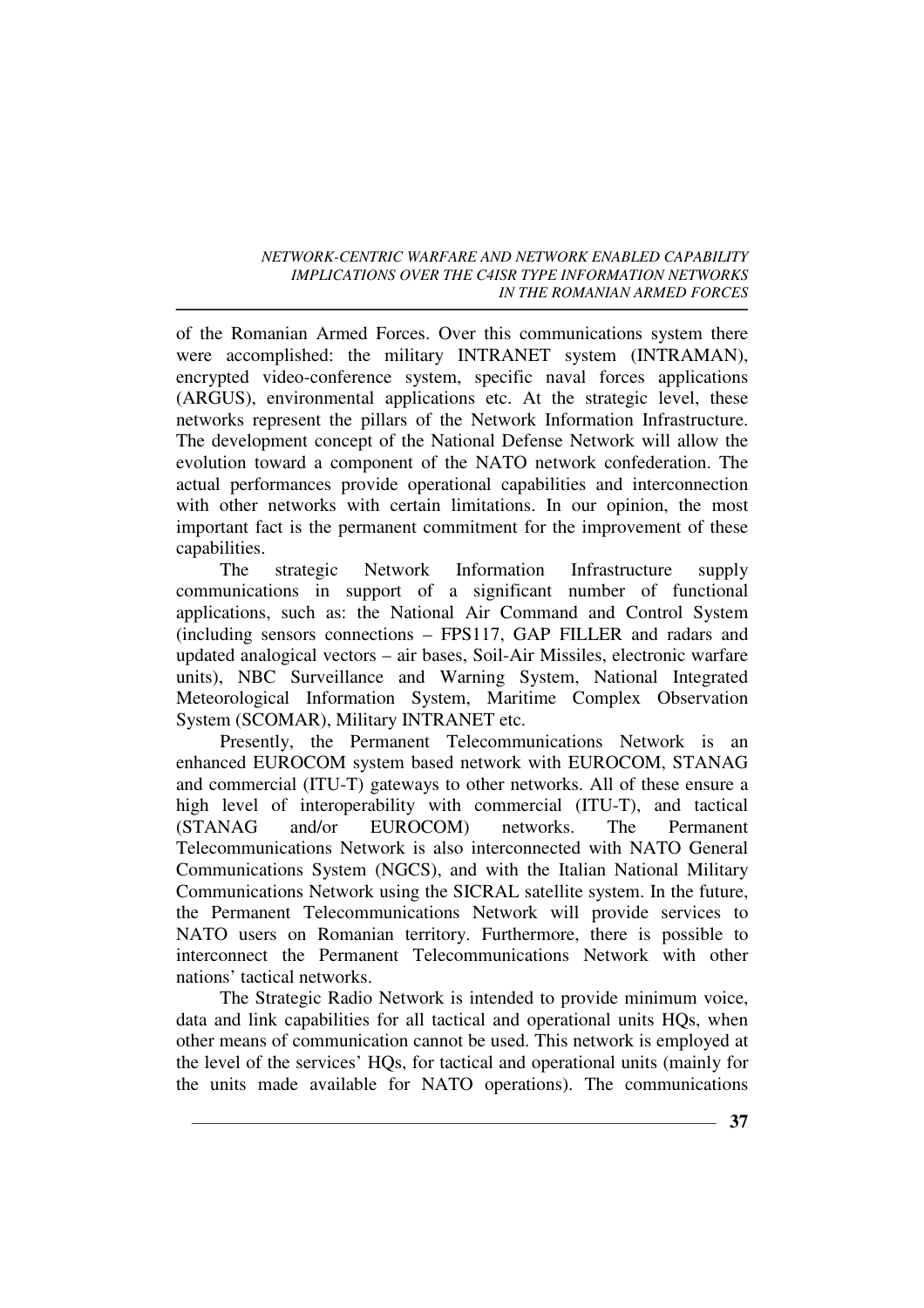provided are protected to interception and jamming with incorporated crypto devices and frequency hopping equipments. The Strategic Radio Network has integration capabilities with INTRAMAN messaging services.

Major services offered by the military INTRANET or INTRAMAN, as well as the information systems which use it as support infrastructure are:

- Basic information services (electronic mail, files and printing, WEB, hierarchical activity management, hierarchical documents flows management etc.).

- Support for functional information systems:

- Support Information System of the Military Actions (SISAM)

- Defense Intelligence Information System (SIA)

- Modeling and Simulation Information System (SISMIM)

- Weapon Systems (SISARM)
- Assisting Military Education Information System (SIMIL)
- Integrated Logistic System (AILS)

There are Out Of Area extensions of the Romanian National Defense Network to support our deployed troops in international operations. There are also extensions for the Romanian Ministry of National Defense representations to NATO, ACO and EU. These extensions provide voice, data and VTC services.

### **4.Expansion of Romanian Armed Forces' Defense Capabilities by Implementing Integrated Technologies to Ensure Flexible and Multifunctional Capabilities**

The operational needs that can be defined for a defence common network are:

- Connectivity for all involved segments: political level, military at all levels, international coalition like NATO, EU and others

- Access to the network to satisfy criteria like flexibility, simplicity and security, in country or out of area, in order to allow the users exploiting the network:

 - From fixed sites through military, governmental or commercial infrastructure;

- From fixed sites via deployable CIS/CCIS assets;

 - From mobile assets/commands/units via connections set up by means of remote access services.

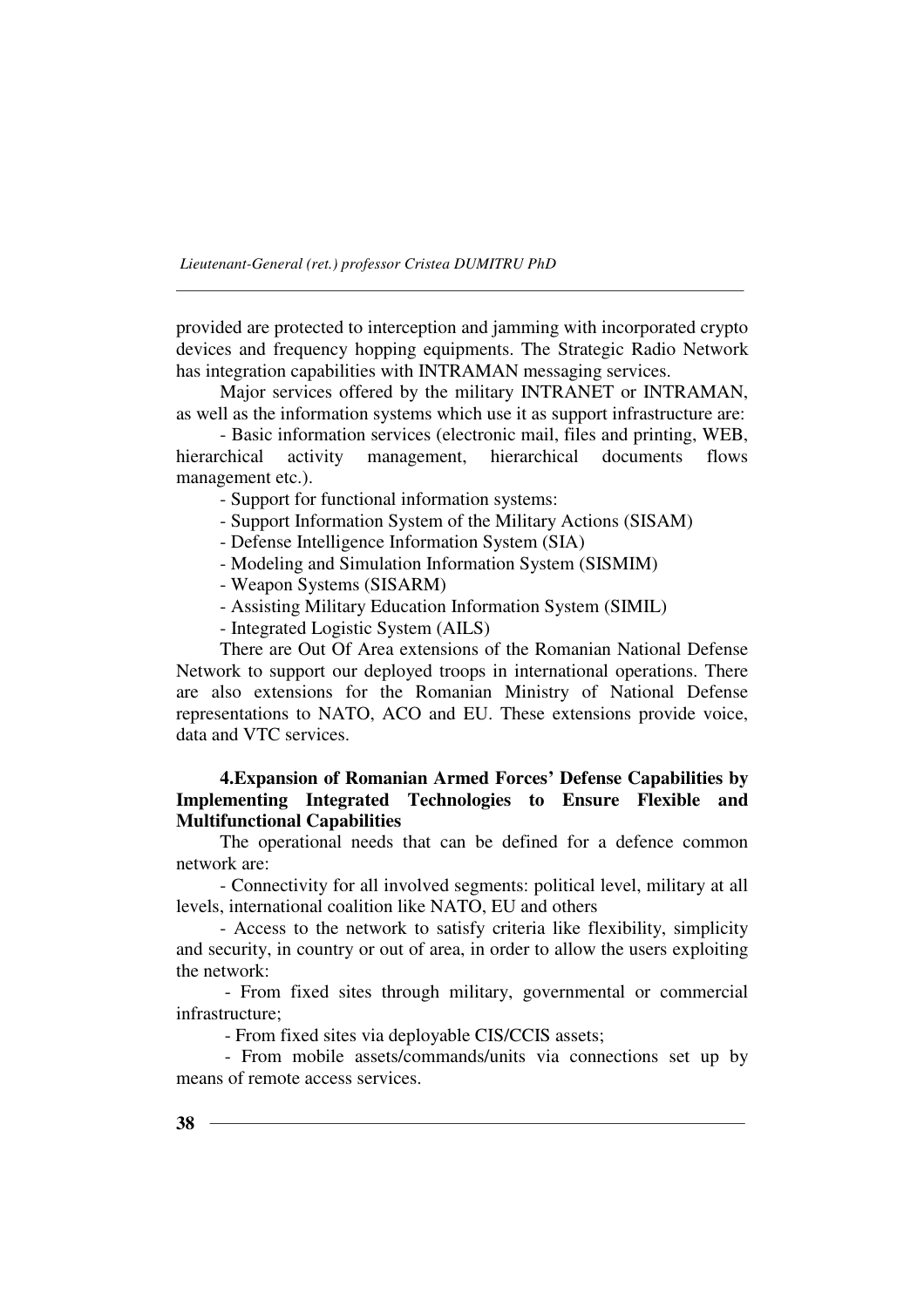One of the most important technical requirements for the National Defense Network is to comply with most relevant standards to ensure interoperability. The network topology has also to grant a suitable flexibility, survivability and seamless services integration according to users needs. The network should support as well different services / applications / functions and the relevant information flows, granting both autonomous and common operations, integration and data exchange when required by specific services or applications.

No less important is the employment of the latest technologies such as Software Defined Radio, Secure Communication Interoperability Protocol, and TACOMS Post 2000 etc.

The National Defense Network should provide support for:

- Network interconnecting services

- Core services

- Functional areas services for human resources, reconnaissance, operations, logistics, planning, geo-meteorological, and simulation etc.

This approach is similar to NATO's approaches used for the development of NATO Bi-Strategic Command Automated Information System, Deployable CIS, and NATO General Purpose Communication System.

Within the described scenario, an evolutionary process leading to a "network based" capability within an acceptable period is of the most importance. To this aim, actions should be concentrated on the implementation of a "Common Network" by taking advantage of the recent procurements and by optimizing and integrating systems, already in use or to be introduced in use in the near future. Under the assumptions on targets made, the following requirements will lead the process:

- Support of broadband services (multimedia integrated services);

- Optimization of the available transmission bandwidth;

- Upgrade / implementation of access networks;

- Increase of network security through NATO approved encryption systems, and NATO security concepts (i.e. multilevel security);

- Upgrade of existing or introducing new IT platforms to support core services;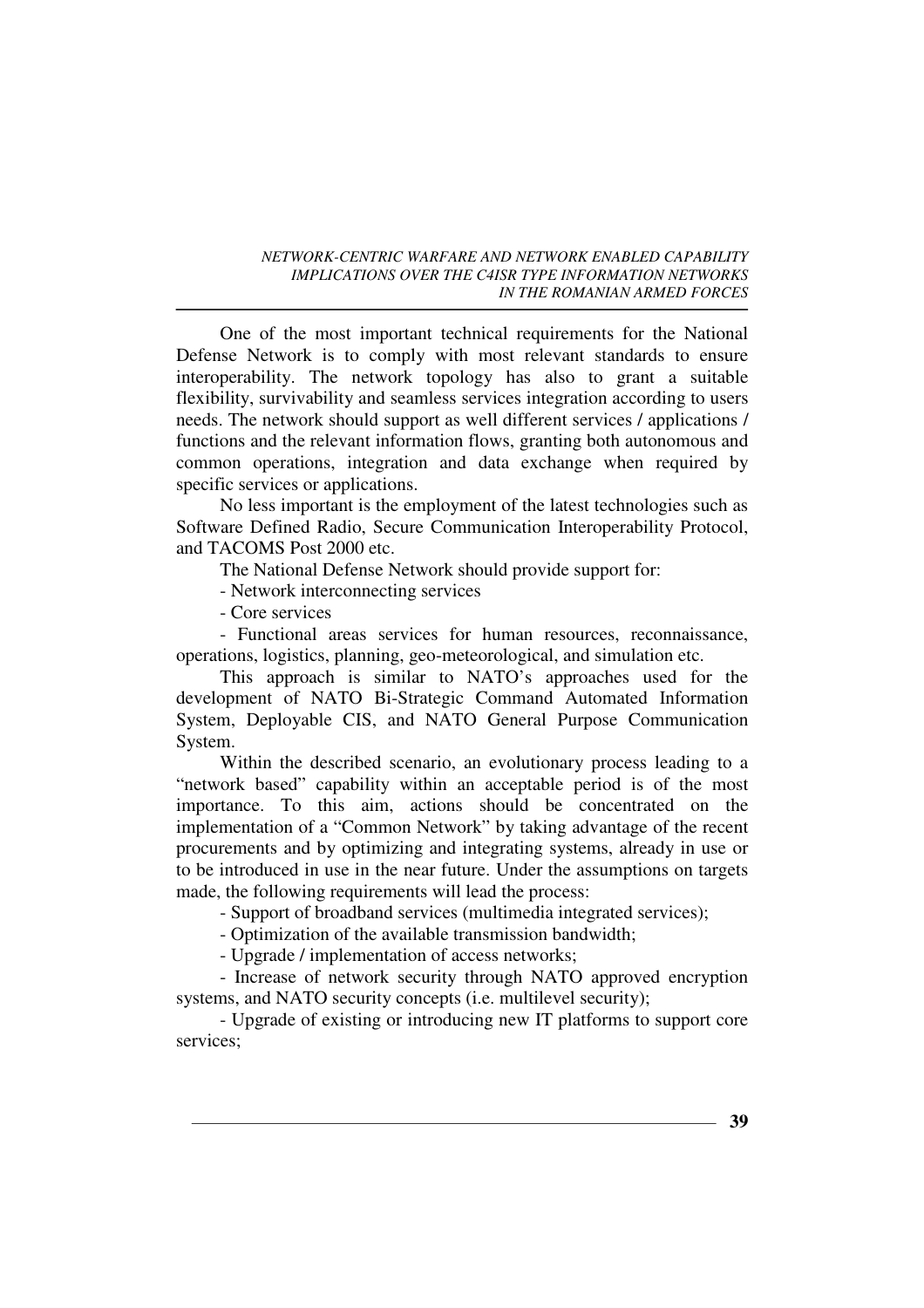- Increase of integration with the achievement of out of area seamless support through satellite bearers, and high capacity connectivity to mobile assets;

- Enhanced interoperability between National Defense Network and NGCS;

- Increase of automation and control functions to replace reduced manning.

These requirements lead to final objectives achievement:

- Building a secure and highly survivable network;

- Full integration of both strategic and tactical network components;

- Network architecture and adopted technologies able to optimize the capabilities regarding the efficiency and management;

- Evolution of services.

Starting from the present situation, a sequential action plan could be defined in order to build a common network for the Romanian Armed Forces. The services provided by the network are core services and functional area services, in accordance with the concept of Bi-Strategic Command Automated Information System. Core services are pretty well extended in the network, and in our opinion the main issue is represented by less developed services dissemination to all the users.

In the Functional Area Services, Romanian Armed Forces are in the stage of efforts and funds investments. These activities are driven by the need of real time information exchange between effectors and sensors, as well as by specific services for different missions. The services will be provided starting from core area toward specific areas as national users, NATO users, users from different coalitions, and participants to abroad missions.

For the short time perspective, we believe that Romanian Armed Forces will focus their efforts on integration of existing systems and introducing only integrated subsystems, or subsystems with integration capabilities into the existing network.

Romanian Armed Forces are in the process of testing and finalization of integration activities of new Electronic Warfare System - the program Azur, and Weapon System - Hawk XXI. Also there are two main programs for services – SCOMAR – surveillance and reconnaissance system for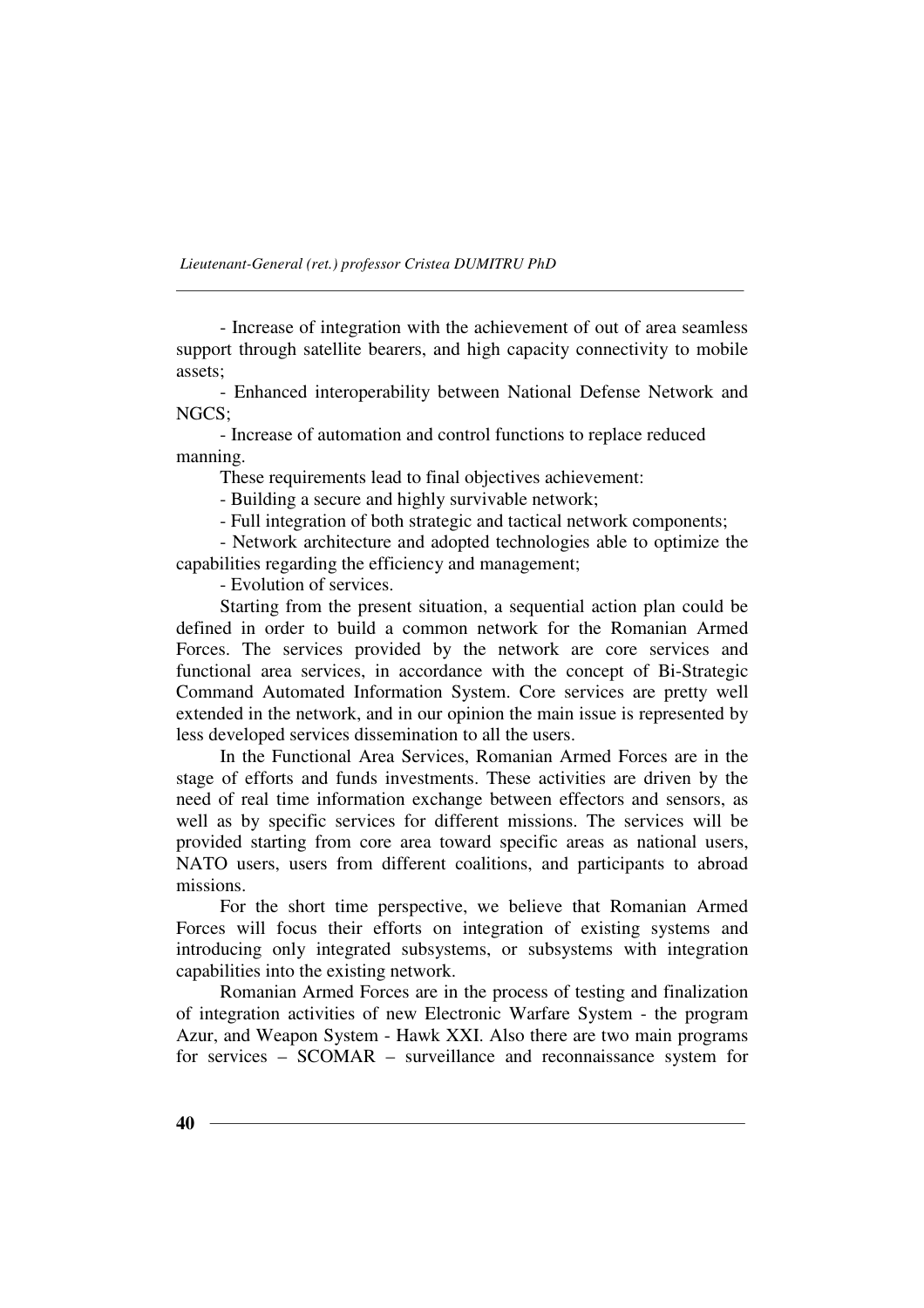Naval Forces Staff and SCCAN – command and control system for Air Forces Staff.

For the immediate next period of time the ambitions are higher. Because of high demanding capacity of new information systems, the Romanian Armed Forces will concentrate the efforts for up-grading the existing infrastructure by introducing the high rate bearers. For some areas will realize high capacity fiber optic area networks. In order to increase the processing capabilities, multi-protocol – multi-service switches will be introduced.

Furthermore, the efforts will be focused on:

- Integration of the legacy systems made through specific gateways that will not limit the performances.

- Use of software defined radio that will be extended for all services and all type of communications. Radios with these capabilities are already in use.

- Setting up a global network management system.

- INFOSEC area, protecting the information and the systems being another major task. IP encryption is to be used as a standard solution.

- Sensors integration and use of smart sensors.

### **5.Conclusions**

The Romanian Ministry of National Defense has started different modernization programs, many of them at lower echelons, due to the commitment level at the programs initiation moment. Currently, this commitment involves higher echelons, because it became obvious that because the lack of coordination these systems hardly could be integrated at brigade level.

Analyzing this situation, Communications and Information Directorate from General Staff, with Land Forces Staff support, decided that the only way to solve all the aspects regarding the integration is to start a process of defining the C4ISR system al brigade level. The reason of this decision is that a multilevel, flexible and operational C4ISR system is potentially the most important force multiplier for overall battle space.

In order to develop a competitive C4ISR system, we believe that the architecture recommended in NATO C3 Systems Architecture Framework is the best approach. As basic technology is adopted battle space digitization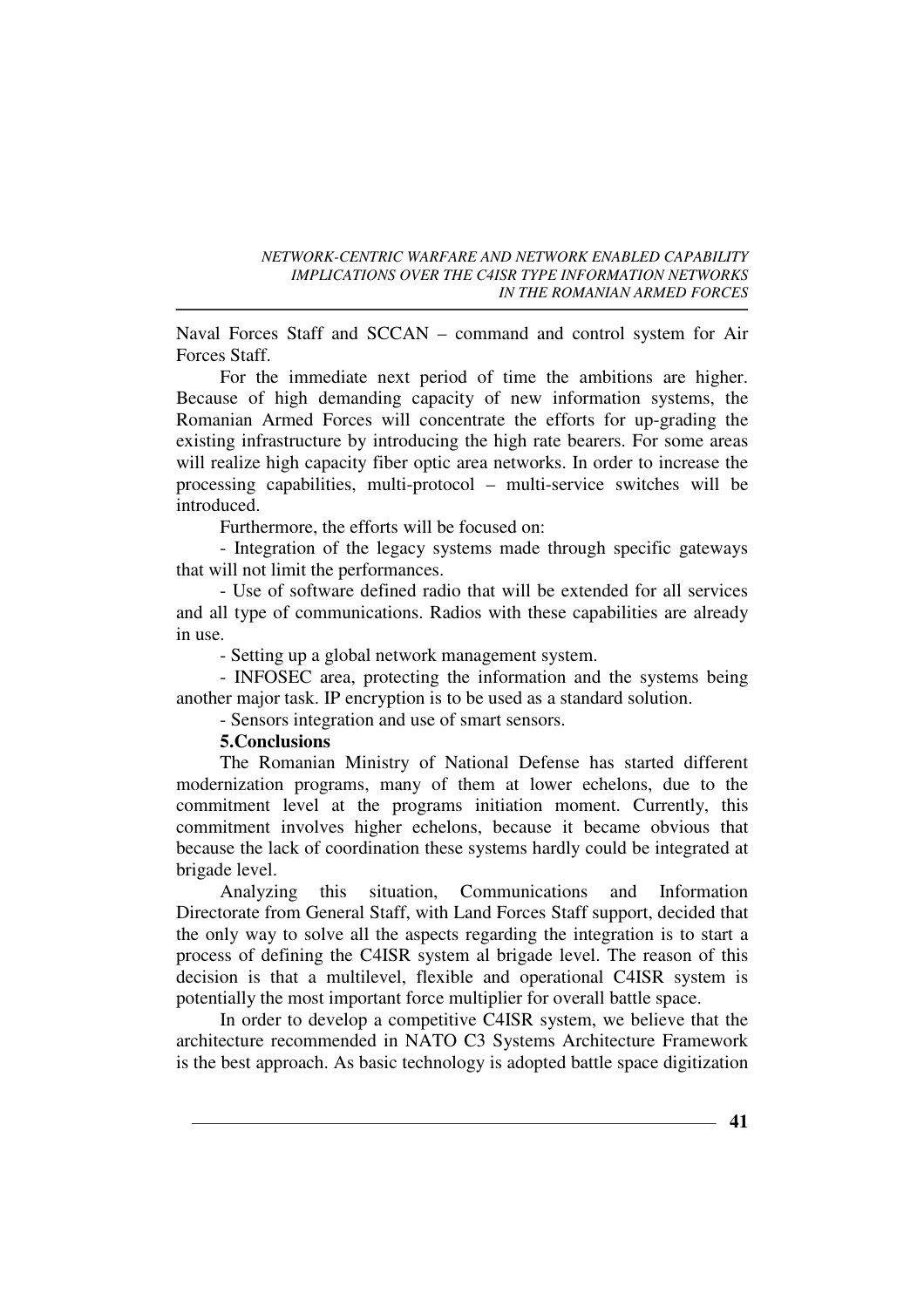and fundamental idea is C4ISTAR concept. Not less important is the coordination with interacting programs.

The development and use of operational, digital and mobile communications to provide reconnaissance, command and control data to the soldier are based on operational requirements, and technological, time and budgetary constraints.

C4I system should make available command support for all levels. All weapon systems have to be integrated. Mobility is a basic feature for all tactical systems. Protection is the key behind which are security, electronic countermeasures, and data encryption. Communications support should provide enough capacity for command and functional services support. Not least, the system must ensure interoperability between national and international areas, within the North Atlantic Alliance or with the military structures of the member nations of the European Union.



- \*\*\* *Defense Science Board, Summer Study on Information Management for Net-Centric Operations*, *Vol. II*, The Office of the Under Secretary of Defense for Acquisition, Technology and Logistics, Washington, D.C., 2006.
- \*\*\* *Enhancing Inteoperability,* Executive Working Group*,* Brussels, 2008.
- \*\*\* *Joint Vision 2020,* Department of Defence, Washington D.C., 2000.
- \*\*\* NATO Network Enabled Capability Feasibility Study, v 2.0, Executive Summary, NC3A, Brussels, 2005.
- \*\*\* *NNEC Vision and Concept,* MCM-0032-2006, Allied Command Transformation, Norfolk, Virginia, USA, 2006.
- Cammomns, D, Tisserand, J.B, Williams, D.E., Seize, A., Lindsay, D., *Network Centric Warfare Case Study, Volume I- Operations*, V Corps and the  $3<sup>rd</sup>$  Infantry Division (Mechanized), 2003.
- Timofte, G., Vasile, R.V., *Direcțiile de evoluție a sistemelor C4ISR impuse de cerințele rezultate din conflictele militare contemporane, Sesiunea*